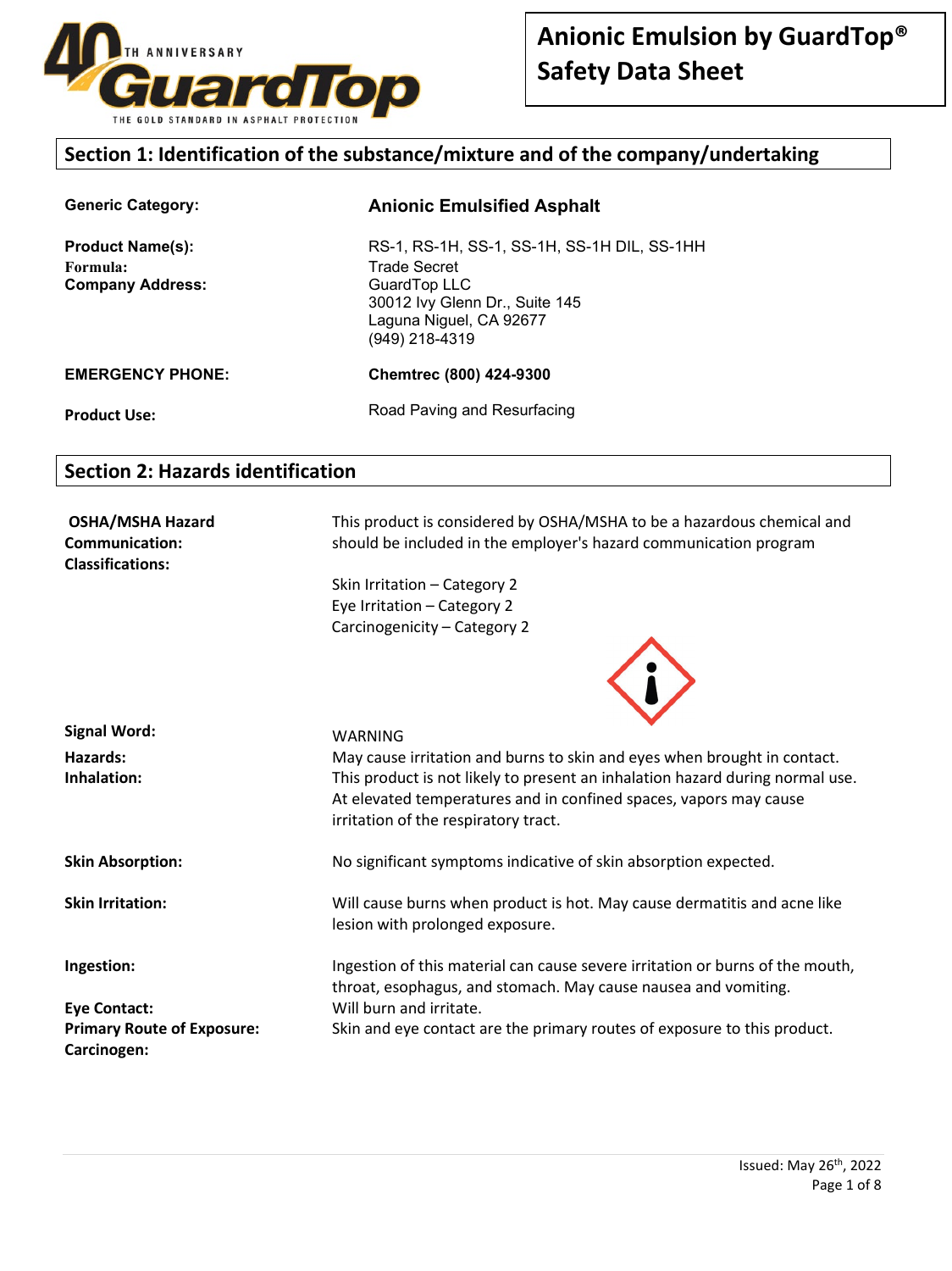

# **Section 3: Composition/information on ingredients**

| <b>Ingredients</b>               | CAS #               | Concentration  |
|----------------------------------|---------------------|----------------|
| <b>Asphalt Cement</b>            | 8052-42-4           | $< 70\%$       |
| Polymer Additives                | <b>Trade Secret</b> | $< 8\%$        |
| Naptha                           | 8030-30-6           | $< 5\%$        |
| No. 1 Fuel (Kerosene)            | 8008-20-6           | $< 10\%$       |
| No. 2 Fuel (Diesel)              | 68476-34-6          | $~120\%$       |
| Anionic Emulsifier               | <b>Trade Secret</b> | $< 5\%$        |
| Sodium Hydroxide                 | 1310-73-2           | $< 2\%$        |
| Hydrogen Sulfide                 | 7783-06-4           | $< 0.1\%$      |
| Polycyclic Aromatic Hydrocarbons | 130498-29-2         | $< 0.1\%$      |
| Water                            | 7732-18-5           | <b>Balance</b> |

# **Section 4: First aid measures**

| Inhalation:          | Remove to fresh air. Give oxygen or artificial respiration as needed. Obtain medical<br>attention promptly.                                                                                                                                                                                       |
|----------------------|---------------------------------------------------------------------------------------------------------------------------------------------------------------------------------------------------------------------------------------------------------------------------------------------------|
| <b>Eye Contact:</b>  | Flush eyes with low pressure water for at least 15 minutes and obtain medical attention<br>immediately.                                                                                                                                                                                           |
| <b>Skin Contact:</b> | If hot product should contact skin, thermal burns will result. Immediately cool the affected<br>area with cold water. It is not advisable to immediately remove product. Natural separation<br>will occur in 48-72 hours. Removal should be attempted only under the direction of a<br>physician. |
| Ingestion:           | If ingested, do not induce vomiting, call a physician immediately                                                                                                                                                                                                                                 |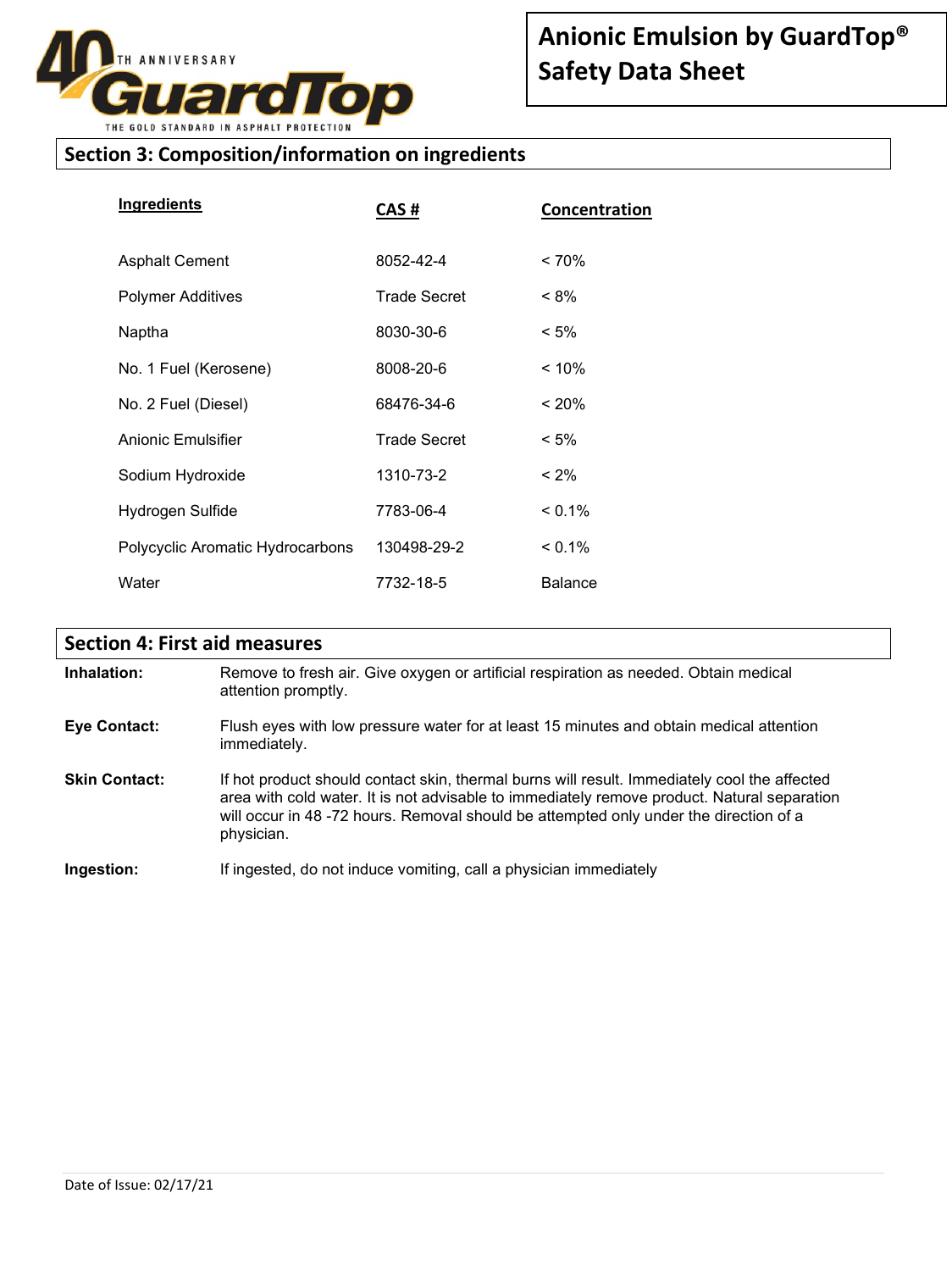

### **Section 5: Fire Fighting Measures**

| <b>Flash Point:</b><br><b>Autoignition Temperature NFPA:</b><br><b>Extinguishing Media:</b> | Not Available<br>Not Available                                                                                                                                     |             | Dry Chemical, CO <sub>2</sub> , Class "B" extinguisher or foam. |              |
|---------------------------------------------------------------------------------------------|--------------------------------------------------------------------------------------------------------------------------------------------------------------------|-------------|-----------------------------------------------------------------|--------------|
| <b>Special Fire Fighting Procedures:</b>                                                    | Avoid breathing vapors, wear self-contained breathing apparatus. Use of                                                                                            |             |                                                                 |              |
| <b>Unusual Fire Explosion Hazards:</b>                                                      | foam or water may cause frothing. Avoid using straight water streams.<br>Do not heat material above 100°C (212°F) to avoid generating excessive<br>steam pressure. |             |                                                                 |              |
| <b>Fire &amp; Explosion Hazards:</b>                                                        | This product is not defined as flammable or combustible.                                                                                                           |             |                                                                 |              |
| <b>Hazard Rating:</b>                                                                       | <b>HMIS</b>                                                                                                                                                        | <b>NFPA</b> |                                                                 |              |
| Health:                                                                                     | 2                                                                                                                                                                  | 2           | <b>Hazard Rating Scale</b>                                      |              |
| Fire:                                                                                       | 1                                                                                                                                                                  | 1           | 0 – Minimal                                                     | 2 - Moderate |
| Reactivity                                                                                  | 0                                                                                                                                                                  | 0           | 1 – Slight                                                      | 3 - Serious  |
| <b>Special Fire Fighting</b><br>Procedures:                                                 | 0                                                                                                                                                                  | 0           |                                                                 | 4 - Severe   |

# **Section 6: Accidental release measures**

| <b>Notification and Personal Precautions:</b> | In the event of a spill or accidental release, immediately contact<br>emergency personnel and notify relevant authorities in accordance<br>with all applicable regulations. If the release of this material to the<br>environment could reach any waterway including intermittent dry<br>creeks, contact the National Response Center at (800)424-8802. |
|-----------------------------------------------|---------------------------------------------------------------------------------------------------------------------------------------------------------------------------------------------------------------------------------------------------------------------------------------------------------------------------------------------------------|
| Land Spill:                                   | Stop release by making earthen dike, prevent flow from entering<br>sewers and water ways. Allow to cool. Remove large spill. Soak up<br>product with sand.                                                                                                                                                                                              |
| Waste Disposal:                               | Handle in accordance with federal, state and local regulations                                                                                                                                                                                                                                                                                          |

# **Section 7: Handling and storage**

| Precautions for safe handling: | Wear appropriate personal protective equipment (see Section 8). Avoid<br>prolonged exposure. Use only in well-ventilated areas. Trace amounts of<br>hydrogen sulfide, a very highly toxic gas, may be present with this material.<br>Keep face clear of tank and/or tank car openings. Open hatches with caution.<br>Wash hands and contaminated areas with water and soap before leaving the<br>work site. |
|--------------------------------|-------------------------------------------------------------------------------------------------------------------------------------------------------------------------------------------------------------------------------------------------------------------------------------------------------------------------------------------------------------------------------------------------------------|
| Conditions for safe storage:   | Prevent electrostatic charge build-up by using common bonding and grounding<br>techniques. Store in original tightly closed container. Store in a well-ventilated<br>place. Do not allow material to freeze.                                                                                                                                                                                                |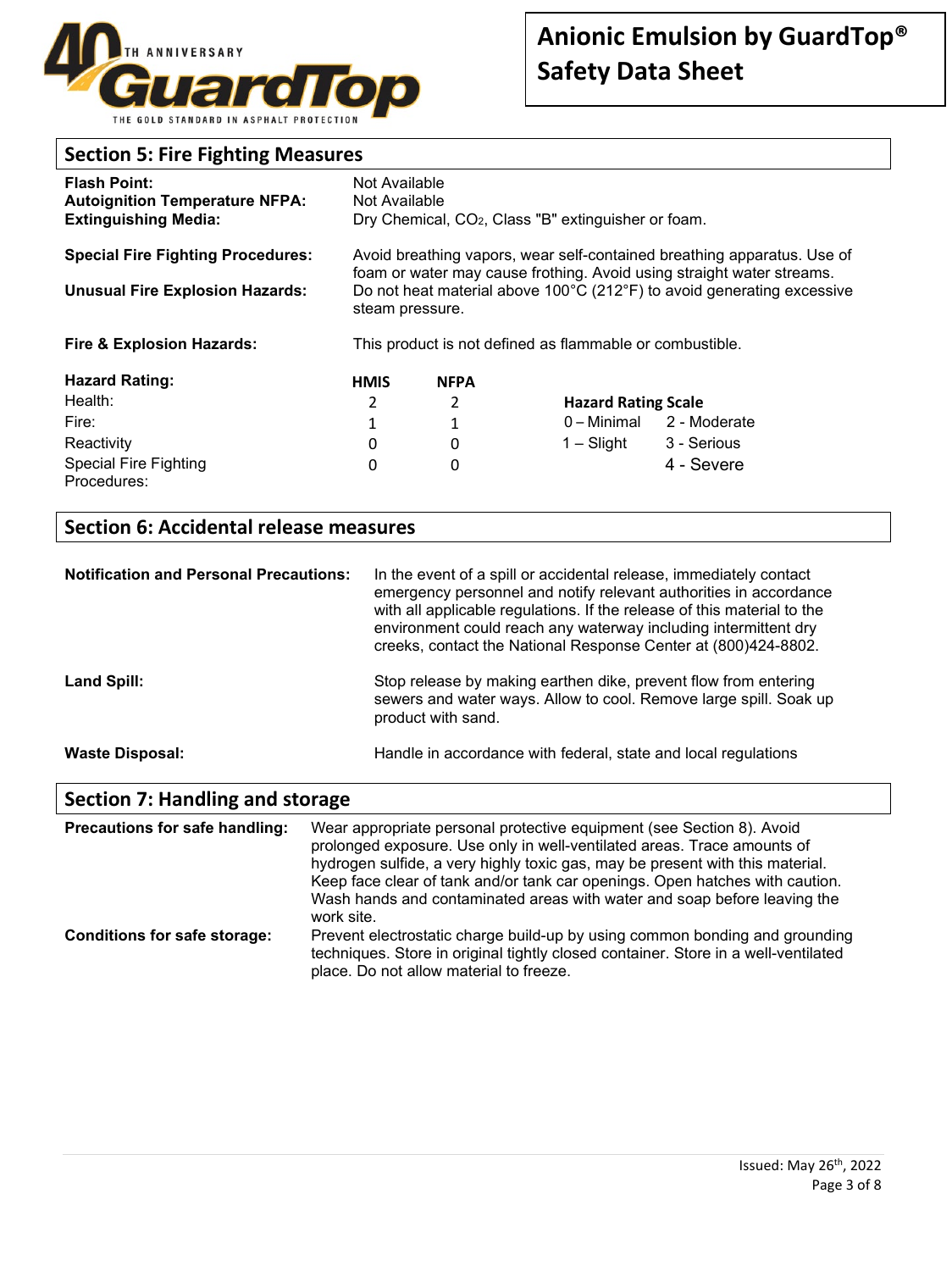

### **Section 8: Exposure controls/personal protection**

| <b>Chemical Name</b>                                                                                   | Pel(OSHA)                       | <b>STEL(OSHA)</b>                                                                                                                                                                                                                                                                                                                                                                                                                                    | <b>STEL (NIOSH)</b>                                                          | TWA (ACGIH)                                                                       |
|--------------------------------------------------------------------------------------------------------|---------------------------------|------------------------------------------------------------------------------------------------------------------------------------------------------------------------------------------------------------------------------------------------------------------------------------------------------------------------------------------------------------------------------------------------------------------------------------------------------|------------------------------------------------------------------------------|-----------------------------------------------------------------------------------|
| <b>Asphalt Cement Fumes</b><br>Naptha<br>No. 1 Fuel (Kerosene)<br>Sodium Hydroxide<br>Hydrogen Sulfide | $100$ ppm<br>$2 \text{ mg/m}_3$ | 20 ppm                                                                                                                                                                                                                                                                                                                                                                                                                                               | $100$ ppm<br>100 mg/m <sub>3</sub><br>$2 \text{ mg/m}_3$<br>5 ppm            | $0.5$ mg/m <sub>3</sub><br>$2$ mg/m $3$<br>1 ppm                                  |
| <b>Respiratory Protection:</b>                                                                         |                                 | required if TLV's are exceeded.                                                                                                                                                                                                                                                                                                                                                                                                                      |                                                                              | Avoid breathing vapors in confined spaces. NOISH approved respirators may be      |
| <b>Eye Protection:</b><br><b>Skin Protection:</b>                                                      |                                 | Use safety glasses with side or brow shields, goggles or face shields.<br>PPE selection based on the specific use conditions. When handling product at<br>elevated temperatures, use long-cuffed heat resistant gloves. When product is at<br>ambient temperatures, use gloves constructed of chemical resistant materials such<br>as heavy nitrile rubber. Use coveralls, impervious apron and long-sleeved shirts and<br>wear impervious footwear. |                                                                              |                                                                                   |
| <b>Engineering Controls:</b>                                                                           | areas.                          |                                                                                                                                                                                                                                                                                                                                                                                                                                                      |                                                                              | Local exhaust ventilation may be required to meet exposure standards in confined  |
| <b>Handling Precautions:</b>                                                                           |                                 |                                                                                                                                                                                                                                                                                                                                                                                                                                                      | Storage tanks and trucks must be emptied, cooled, ventilated, and tested for | absence of vapors and for adequate oxygen levels before allowing personnel entry. |

# **Section 9: Physical and chemical properties**

| Specific Gravity @ 60°F:    | 0.95 to 1.03                                        | <b>Evaporation Rate (nBuAc =1):</b>             | $\leq$ 1   |
|-----------------------------|-----------------------------------------------------|-------------------------------------------------|------------|
| <b>Viscosity:</b>           | $<$ 2000 mPas at 60 $^{\circ}$ C (140 $^{\circ}$ F) | <b>Solubility in Water:</b>                     | Up to 100% |
| <b>Melting Point:</b>       | Not Established                                     | Vapor Pressure (mm Hg):                         | <1         |
| <b>Appearance and Odor:</b> |                                                     | Viscous brown to black liquid; mild hydrocarbon |            |

odor

# **Section 10: Stability and reactivity**

| Stable:<br><b>Conditions to Avoid:</b>   | YES.<br>Open flame, sparks and extreme heat. Do not heat above 200 °F<br>(93.3°C). Avoid freezing. |
|------------------------------------------|----------------------------------------------------------------------------------------------------|
| <b>Incompatible Materials:</b>           | Avoid strong oxidizing agents.                                                                     |
| <b>Hazardous Decomposition Products:</b> | Combustion may form CO <sub>2</sub> , CO and sulfur dioxide.                                       |
| <b>Hazardous Polymerization:</b>         | Will not occur.                                                                                    |

# **11: Toxicological information**

#### **Information on likely routes of exposure**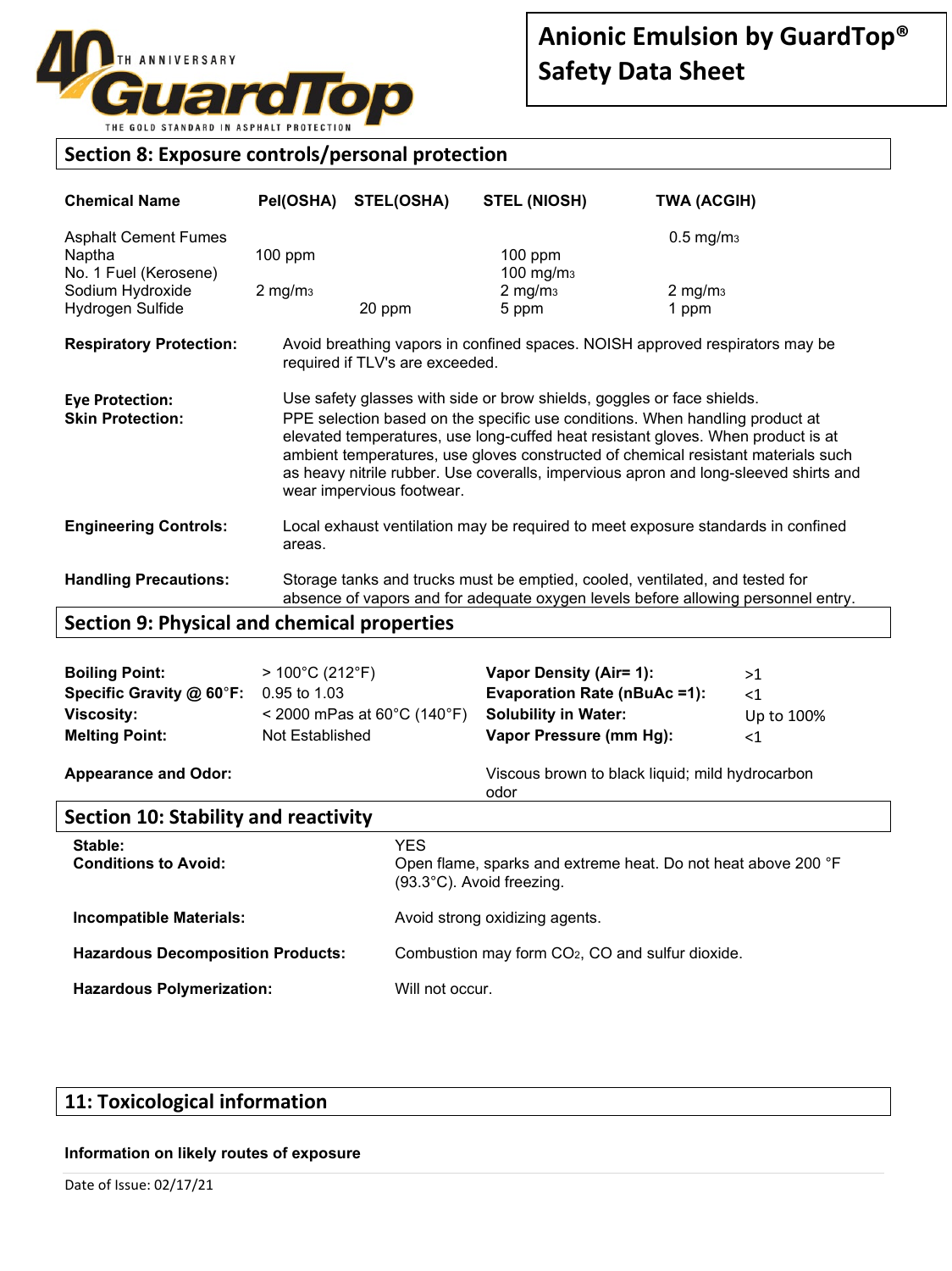

| Ingestion:    |  |
|---------------|--|
| Inhalation:   |  |
| Skin contact: |  |
| Eye Contact:  |  |

Expected to be a low ingestion hazard. **Inhalation:** Prolonged inhalation may be harmful. **Skin contact:** Thermal burn hazard. Harmful in contact with eyes.

#### **Information on toxicological effects:**

| Ingredient | <b>Result</b>                | <b>Species</b> | <b>Dose</b>    | <b>Exposure</b>          |
|------------|------------------------------|----------------|----------------|--------------------------|
| Asphalt    | LD50 Dermal                  | Rabbit         | >2000 mg/kg    |                          |
|            | LD50 Oral                    | Rat            | >5000 mg/kg    | $\overline{\phantom{0}}$ |
| Fuel, No.1 | <b>LC50 Inhalation Vapor</b> | Rat            | $>5.28$ mg/l   | 5 hrs                    |
|            | LD50 Oral                    | Rat            | >5000 mg/kg    | $\overline{\phantom{0}}$ |
|            | LD50 Dermal                  | Rabbit         | $>$ 2000 mg/kg | $\overline{\phantom{0}}$ |

| Ingredient<br><b>Result</b> | <b>Species</b>                   | <b>Score</b> | <b>Dose</b>            | Observation |
|-----------------------------|----------------------------------|--------------|------------------------|-------------|
| <b>Sodium Hydroxide</b>     | Monkey<br>Eyes - Severe irritant |              | 24 hours 1 Percent     |             |
|                             |                                  |              |                        |             |
| Eyes - Mild irritant        | Rabbit                           |              | 400 Micrograms         |             |
|                             | Eyes - Severe irritant<br>Rabbit |              | 24 hours 50 micrograms |             |
|                             |                                  |              |                        |             |
|                             | Rabbit<br>Eyes - Severe irritant |              | 1 percent              |             |
|                             | Rabbit<br>Eyes - Severe irritant |              | 0.5 minutes 1 mg       |             |
| Skin - Mild irritant        | Human                            |              | 24 hrs 2 percent       |             |
|                             | Rabbit<br>Skin - Severe irritant |              | 24 hrs 500 mg          |             |

#### **Carcinogenicity**

- **NTP:** Asphalt (CAS-No.: 8052-42-4), may contain trace amounts of benzene a chemical known to cause cancer. No. 1 Fuel (Kerosene) (CAS-No.: 8008-20-6), may contain chemicals known to cause cancer.
- **IARC:** Asphalt (Bitumen) (CAS-No.: 8052-42-4) Group 2B possibly carcinogenic to humans No. 1 Fuel (Kerosene) (CAS-No.: 8008-20-6), Group 2B possibly carcinogenic to humans.
- **OSHA:** Asphalt (CAS-No.: 8052-42-4), may contain trace amounts of benzene a chemical known to cause cancer. No. 1 Fuel (Kerosene) (CAS-No.: 8008-20-6), may contain chemicals known to cause cancer.

#### **Teratogenicity**

| Specific target organ toxicity (single exposure): | Not Available |
|---------------------------------------------------|---------------|
|---------------------------------------------------|---------------|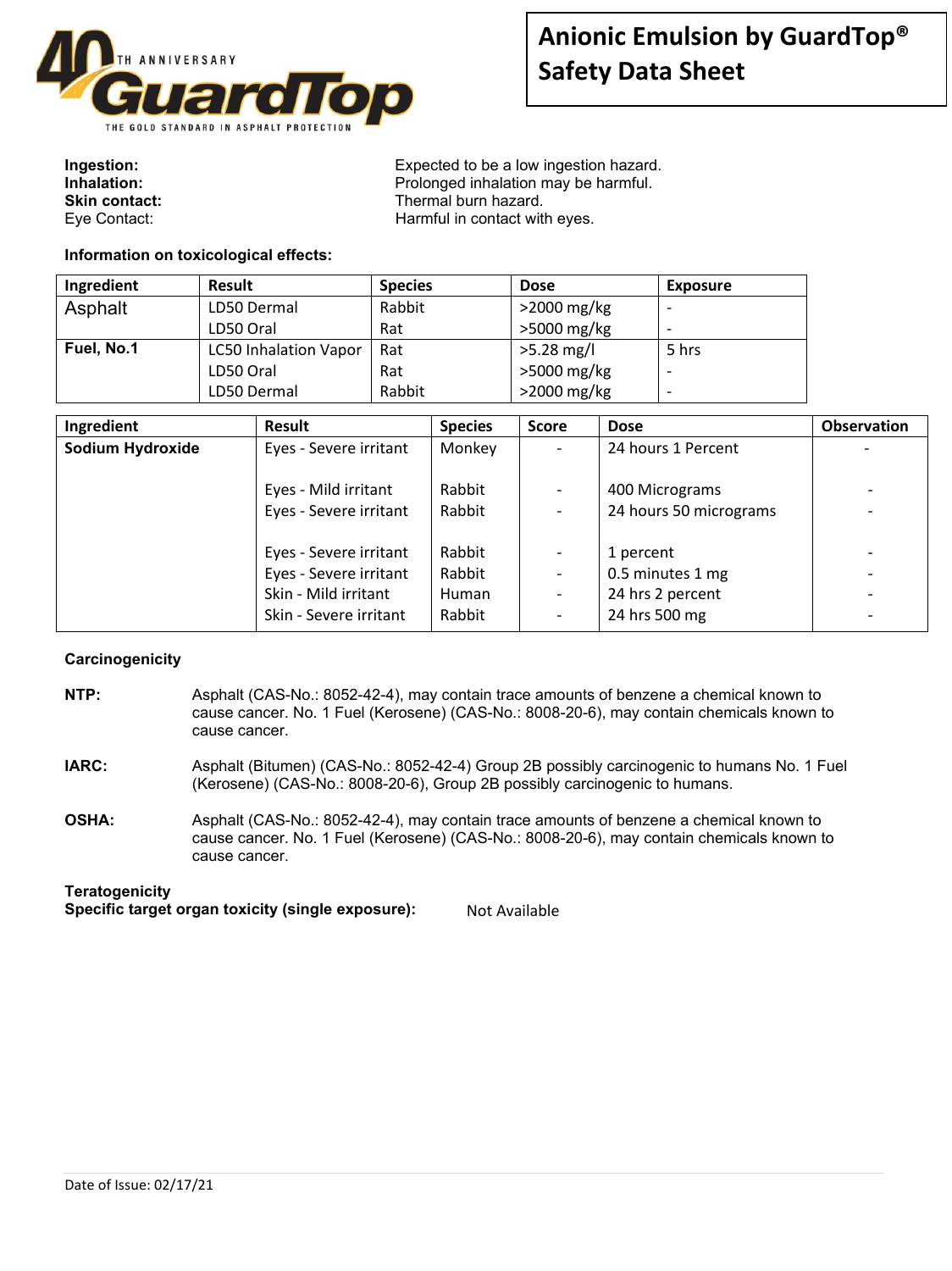

#### **Irritation/corrosion:**

**Specific target organ toxicity (repeated exposure):** 

| Ingredient | Category   | Route of exposure | <b>Target Organs</b>          |
|------------|------------|-------------------|-------------------------------|
| Fuel, No.1 | Category 2 | Skin              | Bone marrow, liver and thymus |

#### Aspiration hazard: **Aspiration hazard:** Not Available

**Information on the likely routes of exposure:** Routes of entry anticipated: Oral, Dermal, Inhalation.

#### **Delayed and immediate effects and also chronic effects from short- and long-term exposure:**

#### **Short term exposure**

| Potential immediate effects:                                                     | Not Available                  |
|----------------------------------------------------------------------------------|--------------------------------|
| Potential delayed effects:                                                       | Not Available                  |
| Long term exposure<br>Potential immediate effects:<br>Potential delayed effects: | Not Available<br>Not Available |

#### **Potential chronic health effects**

**General**: Once sensitized, a severe allergic reaction may occur when subsequently exposed to very low levels.

**Carcinogenicity:** Suspected of causing cancer. Risk of cancer depends on duration and level of exposure.

**Mutagenicity:** No known significant effects or critical hazards.

**Teratogenicity:** No known significant effects or critical hazards.

**Developmental effects:** No known significant effects or critical hazards.

**Fertility effects:** No known significant effects or critical hazards.

#### **Numerical measures of toxicity**

**Acute toxicity estimates:** Not Available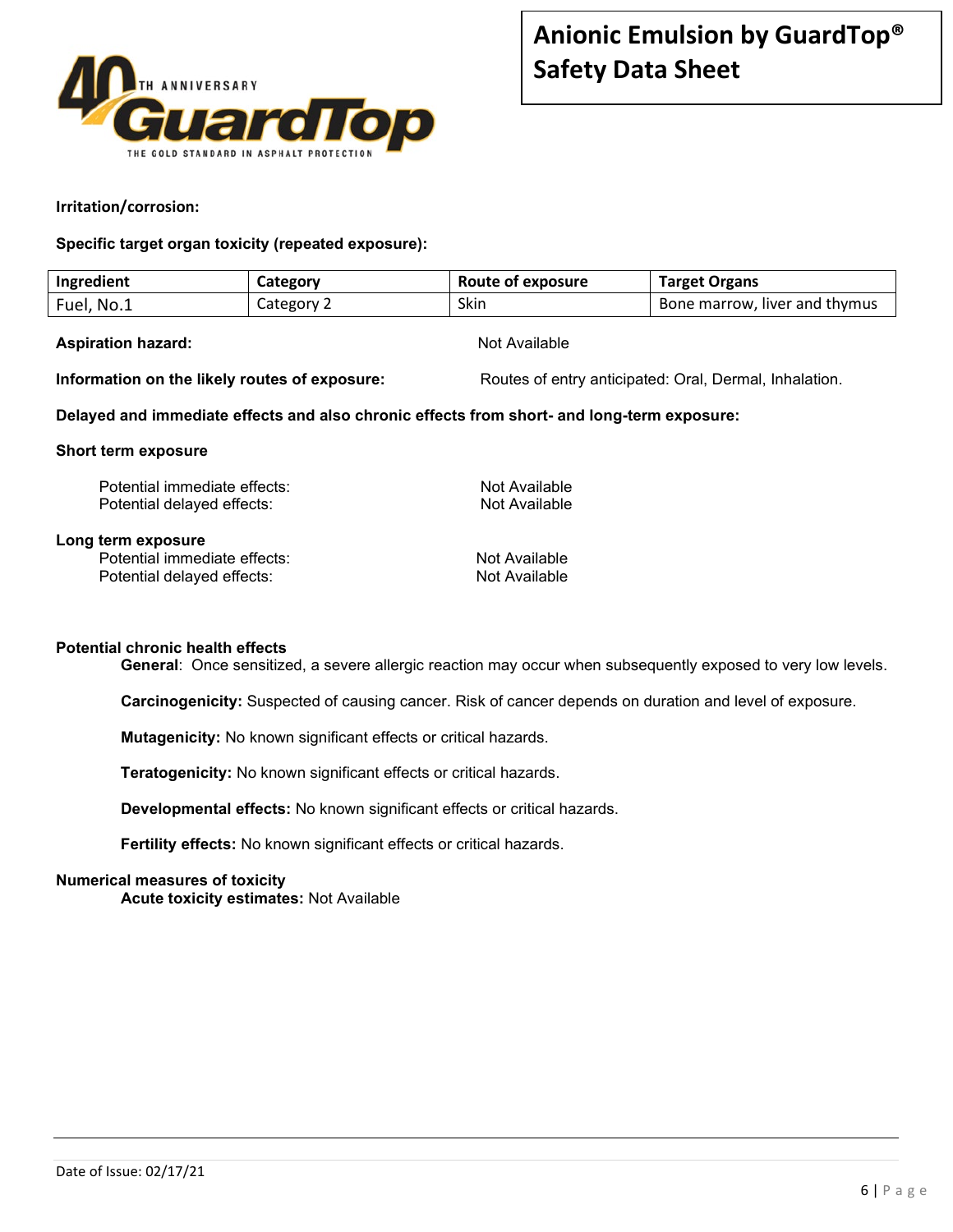

# **Section 12: Ecological information**

#### **Environmental Hazards**

*This material is not expected to have a significant adverse effect on the environment*

| Persistence and degradability: | No data is available on the degradability of this product.                                                                     |
|--------------------------------|--------------------------------------------------------------------------------------------------------------------------------|
| Bio accumulative potential:    | No data available.                                                                                                             |
| <b>Mobility in soil:</b>       | No data available.                                                                                                             |
| Other adverse effects:         | No other adverse environmental effects (e.g. ozone depletion,<br>photochemical ozone creation potential, endocrine disruption, |
|                                | global warming potential) are expected from this component.                                                                    |

### **Section 13: Disposal considerations**

The generation of waste should be avoided or minimized wherever possible. Disposal of this product, solutions and any by-products should always comply with the requirements of environmental protection and waste disposal legislation and any regional local authority requirements. Care should be taken when handling emptied containers that have not been cleaned or rinsed out. Avoid dispersal of spilled material and runoff and contact with soil, waterways, drains and sewers.

### **Section 14: Transport information**

#### **DOT/TDG**

| Proper shipping | Not Regulated |
|-----------------|---------------|
| name:           |               |
| $UN-No.$        |               |
| Class:          |               |
| Packing group:  |               |
| Hazard inducer: |               |
|                 |               |